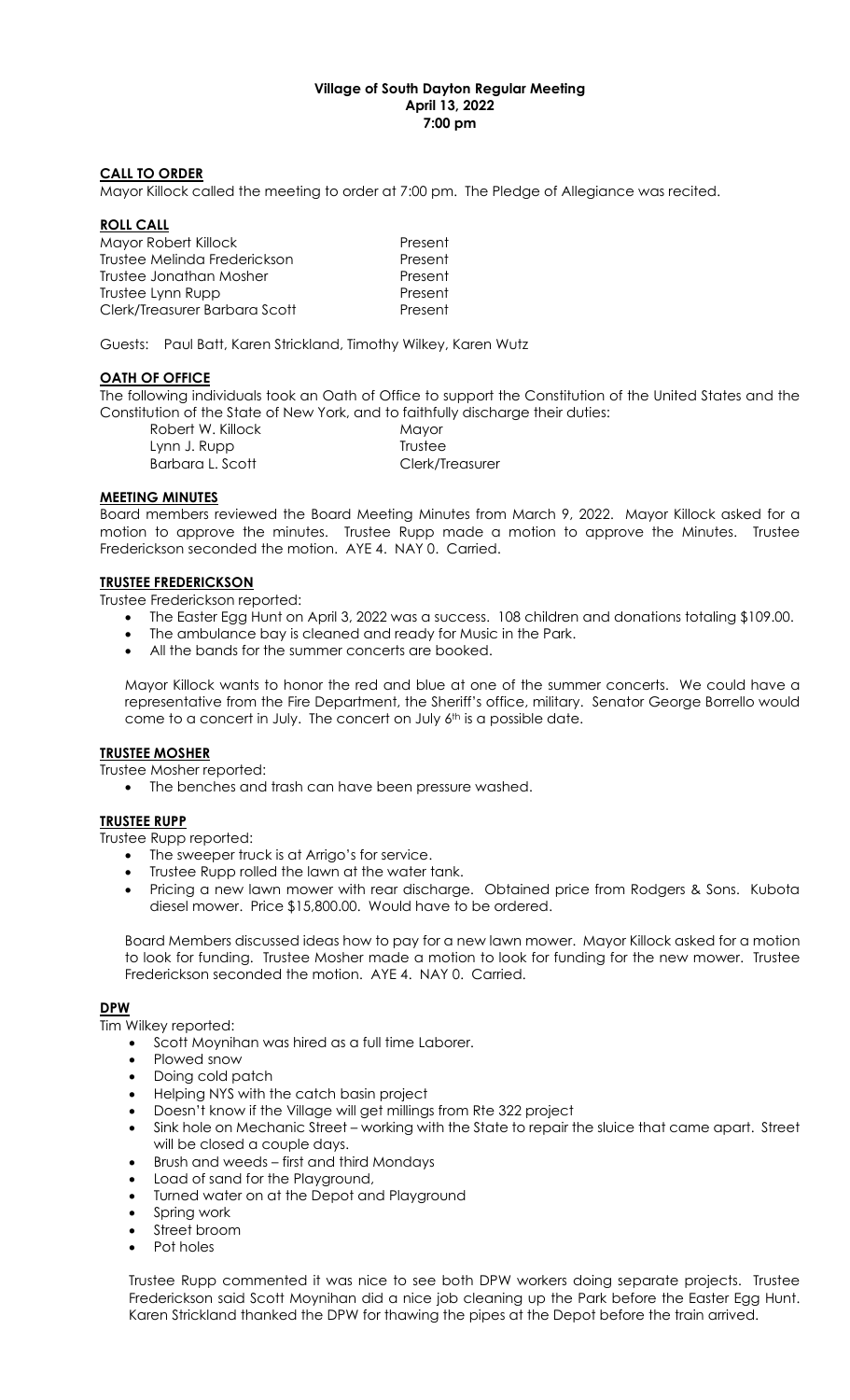# DEPOT

Karen Strickland reported:

- Senator George Borrello will be at the Depot on June  $11<sup>th</sup>$  from  $10:00 11:00$  am with the Dairy **Princess**
- Depot received a donation of \$1,600.00 from Council on the Arts. Want to have workshops this summer.
- Beck Electric will be coming this week to look at the Depot electric service.

Trustee Frederickson asked if Beck Electric could also look at the Gazebo. There is an open electrical box and problems with a utility pole. Karen Strickland will tell Beck Electric.

# **MAYOR KILLOCK**

Mayor Killock reported:

- Working on Budget for 2022-2023. There will be a public hearing on Wednesday, April 20<sup>th</sup> at 7 pm in the Library. The meeting will be announced in the Post Journal on April 14th.
- Town Hall Meeting with Senator George Borrello and Assemblyman Joe Giglio on April 12th. Well attended and informative.
- Coordinating the upcoming Water and Sewer projects.

## PUBLIC COMMENT PERIOD

- Paul Batt asked which Park Street properties are owned by Shawn Howard, and which properties he pays the water/sewer bills for. Clerk/Treasurer Scott replied 3 Park Street (Apt 2 & 3), 5 Park Street, 9 Park Street. Batt then inquired why the tenant in Apt 1 at 3 Park Street pays her own water/sewer bills. Mayor Killock and the Trustees did not know, but suggested it was a landlord/tenant agreement. Timothy Wilkey confirmed that apartment has its own meter.
- Karen Wutz asked for confirmation that there is no zoning in the Village of South Dayton. Mayor Killock confirmed there is no zoning. Wutz expressed concern about the 2 trailers and activity at the end of Second Avenue. Mayor Killock explained the Village is aware of the activity at that property. The Code Enforcement Officer contacted Cattaraugus County and a stop work order was issued until necessary information is provided by the land owner and permits are issued. Mayor Killock commented the property is considered residential so if any business is to be conducted at that address, it will have to be reclassified as commercial.

#### OLD BUSINESS

Mayor Killock reviewed items discussed at the previous Board Meeting.

- David Heckman was hired as a Code Enforcement Officer to replace Gary Brecker. Brecker is retiring at the end of April.
- Playground In the Spring, a partition will be installed in the Boys Room between the toilet and the urinal. Playground rental will require a \$250.00 security deposit for parties and events. \$200.00 will be returned if the playground is in order after the event.
- Dog Control fines will not be increased.
- Plowing Steven Smuda helped with plowing.
- DPW Employees We hired Scott Moynihan as a full time DPW employee. We will hire at least one seasonal employee who will work about 20 hours/week for 14-16 weeks during the summer months.
- Bulk Trash large item pick up with be Monday, April 25th.

## NEW BUSINESS

Mayor Killock reported:

 The Village received notification from Barton & Loguidice of bid results and the contractors who were being suggested for 3 contracts based on the bids that were received. Mayor Killock said 3 resolutions had to be voted on for those contracts: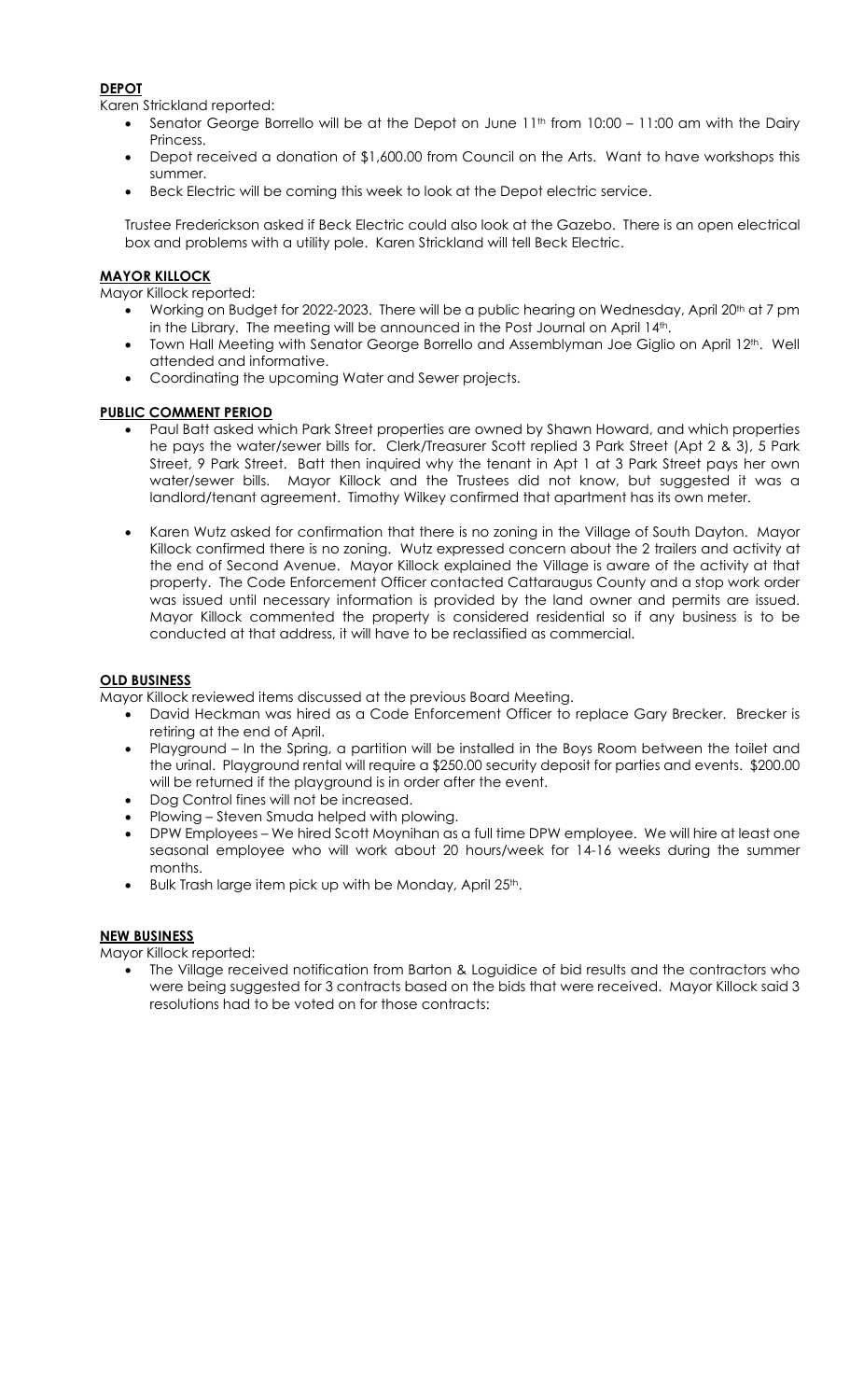### RESOLUTION NO. 4-1 of 2022 for the Village of South Dayton

# RESOLUTION AUTHORIZING THE AWARD OF CONTRACT NO. 1A – GENERAL CONSTRUCTION ALTERNATE BID NO.1 FOR THE VILLAGE OF SOUTH DAYTON WATER SYSTEM IMPROVEMENTS PROJECT

At a regular meeting of the Village Board of Trustees of the Village of South Dayton, held on April 13, 2022, the following resolution was adopted by the Village Board of Trustees.

 WHEREAS, the Village of South Dayton (Village) is the owner of the Water System Improvements Project ("Project"); and

 WHEREAS, pursuant to New York State Municipal Law, bids for Contract No. 1A – General Construction were received, publicly opened and read aloud on April 5<sup>th</sup>, 2022 at the Village of South Dayton Village Hall.

 WHEREAS, the Village's Engineering Consultant, Barton & Loguidice, D.P.C. (B&L), tabulated and analyzed the bids received, and S. St. George Enterprises, Inc. submitted the lowest bid for the Base Bid and both Alternate Bids.

 WHEREAS, B&L provided a Recommendation of Award letter to the Village for Contract No. 1A of the Water System Improvements Project which recommended for the Village to award Contract No. 1A to S. St. George Enterprises, Inc. for Alternate Bid No.1 in the amount of \$1,664,690.00.

 NOW, THEREFORE, BE IT RESOLVED that based on the recommendation of B&L, the Village of South Dayton Board of Trustees hereby awards Contract No. 1A – General Construction Alternate Bid No. 1 of the Water System Improvements Project to S. St. George Enterprises, Inc. in the amount \$1,664,690.00.

BE IT FURTHER RESOLVED, that this Resolution shall take effect immediately.

WHEREFORE, the foregoing Resolution was put to a vote of the members of the Board of Trustees of the Village of South Dayton by a motion from Trustee Mosher and seconded by Trustee Rupp on April 13, 2022, the result of which vote was as follows:

|                              | Ave | <b>Nav</b> |
|------------------------------|-----|------------|
| Robert Killock, Mayor        | x   |            |
| Melinda Frederickson, Trusee |     |            |
| Jonathan Mosher, Trustee     |     |            |
| Lynn Rupp, Trustee           |     |            |

DATED: April 13, 2022

I hereby certify that this resolution was adopted on April 13, 2022 and is recorded in the Meeting Minutes of the Village of South Dayton Board of Trustees.

 $\frac{1}{\sqrt{2}}$  ,  $\frac{1}{\sqrt{2}}$  ,  $\frac{1}{\sqrt{2}}$  ,  $\frac{1}{\sqrt{2}}$  ,  $\frac{1}{\sqrt{2}}$  ,  $\frac{1}{\sqrt{2}}$  ,  $\frac{1}{\sqrt{2}}$  ,  $\frac{1}{\sqrt{2}}$  ,  $\frac{1}{\sqrt{2}}$  ,  $\frac{1}{\sqrt{2}}$  ,  $\frac{1}{\sqrt{2}}$  ,  $\frac{1}{\sqrt{2}}$  ,  $\frac{1}{\sqrt{2}}$  ,  $\frac{1}{\sqrt{2}}$  ,  $\frac{1}{\sqrt{2}}$ 

Barbara L. Scott Clerk/Treasurer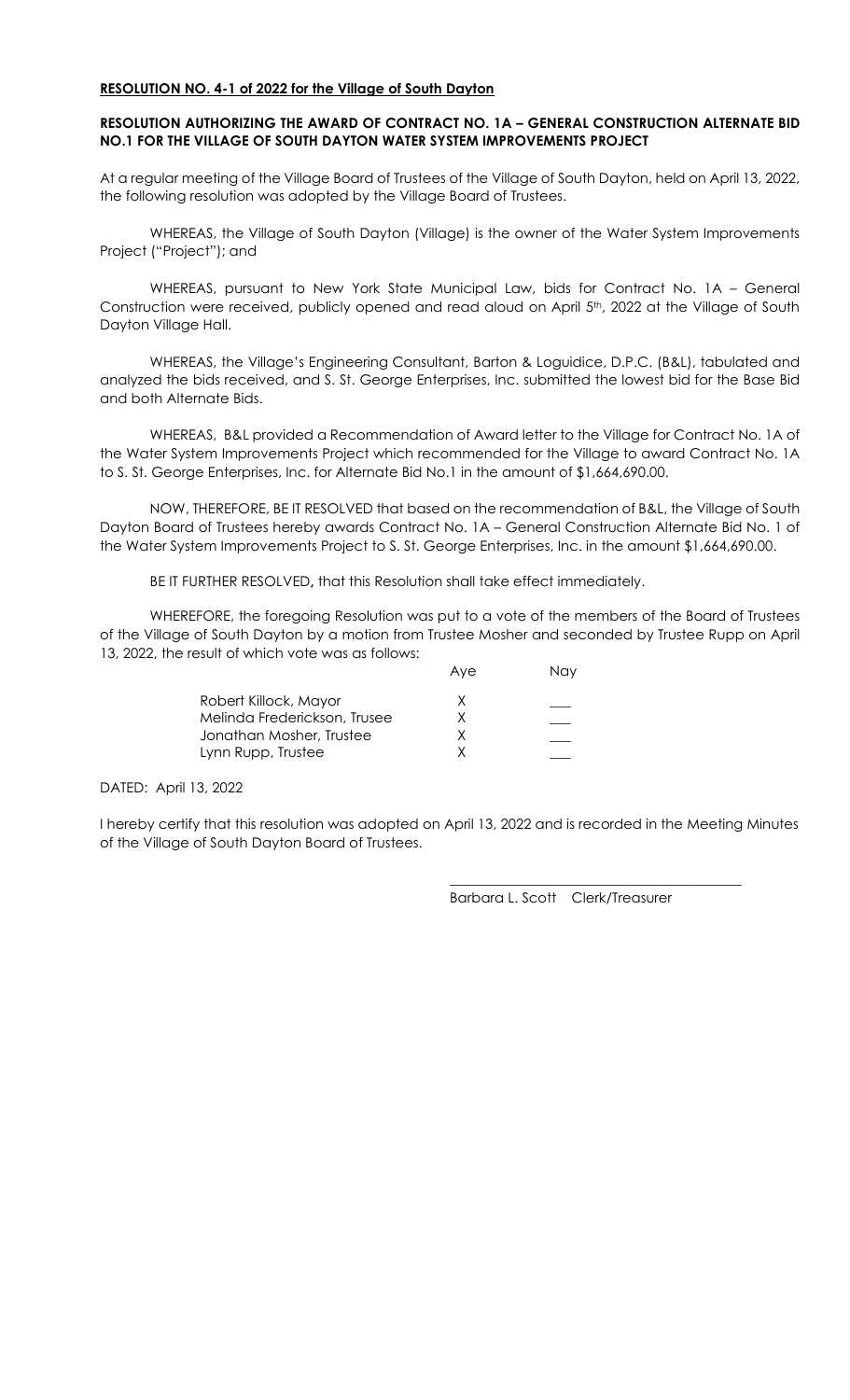### RESOLUTION NO. 4-2 of 2022 for the Village of South Dayton

# RESOLUTION AUTHORIZING THE AWARD OF CONTRACT NO. 1B – ELECTRICAL CONSTRUCTION FOR THE VILLAGE OF SOUTH DAYTON WATER SYSTEM IMPROVEMENTS PROJECT

At a regular meeting of the Village Board of Trustees of the Village of South Dayton, held on April 13, 2022, the following resolution was adopted by the Village Board of Trustees.

 WHEREAS, the Village of South Dayton (Village) is the owner of the Water System Improvements Project ("Project"); and

 WHEREAS, pursuant to New York State Municipal Law, bids for Contract No. 1B – Electrical Construction were received, publicly opened and read aloud on April 5<sup>th</sup>, 2022 at the Village of South Dayton Village Hall.

 WHEREAS, the Village's Engineering Consultant, Barton & Loguidice, D.P.C. (B&L), tabulated and analyzed the bids received, and Gerwitz & McNeil Electric, Inc. submitted the lowest bid.

 WHEREAS, B&L provided a Recommendation of Award letter to the Village for Contract No. 1B of the Water System Improvements Project which recommended for the Village to award Contract No. 1B to Gerwitz & McNeil Electric, Inc. for the amount \$237,445.00.

 NOW, THEREFORE, BE IT RESOLVED that based on the recommendation of B&L, the Village of South Dayton Board of Trustees hereby awards Contract No. 1B – Electrical Construction of the Water System Improvements Project to Gerwitz & McNeil Electric, Inc. in the amount \$237,445.00.

BE IT FURTHER RESOLVED, that this Resolution shall take effect immediately.

WHEREFORE, the foregoing Resolution was put to a vote of the members of the Board of Trustees of the Village of South Dayton by a motion from Trustee Rupp and seconded by Trustee Mosher on April 13, 2022 the result of which vote was as follows:

|                              | Ave | Nav |
|------------------------------|-----|-----|
| Robert Killock, Mayor        | x   |     |
| Melinda Frederickson, Trusee | x.  |     |
| Jonathan Mosher, Trustee     |     |     |
| Lynn Rupp, Trustee           |     |     |

DATED: April 13, 2022

I hereby certify that this resolution was adopted on April 13, 2022 and is recorded in the Meeting Minutes of the Village of South Dayton Board of Trustees.

 $\frac{1}{\sqrt{2}}$  ,  $\frac{1}{\sqrt{2}}$  ,  $\frac{1}{\sqrt{2}}$  ,  $\frac{1}{\sqrt{2}}$  ,  $\frac{1}{\sqrt{2}}$  ,  $\frac{1}{\sqrt{2}}$  ,  $\frac{1}{\sqrt{2}}$  ,  $\frac{1}{\sqrt{2}}$  ,  $\frac{1}{\sqrt{2}}$  ,  $\frac{1}{\sqrt{2}}$  ,  $\frac{1}{\sqrt{2}}$  ,  $\frac{1}{\sqrt{2}}$  ,  $\frac{1}{\sqrt{2}}$  ,  $\frac{1}{\sqrt{2}}$  ,  $\frac{1}{\sqrt{2}}$ 

Barbara L. Scott Clerk/Treasurer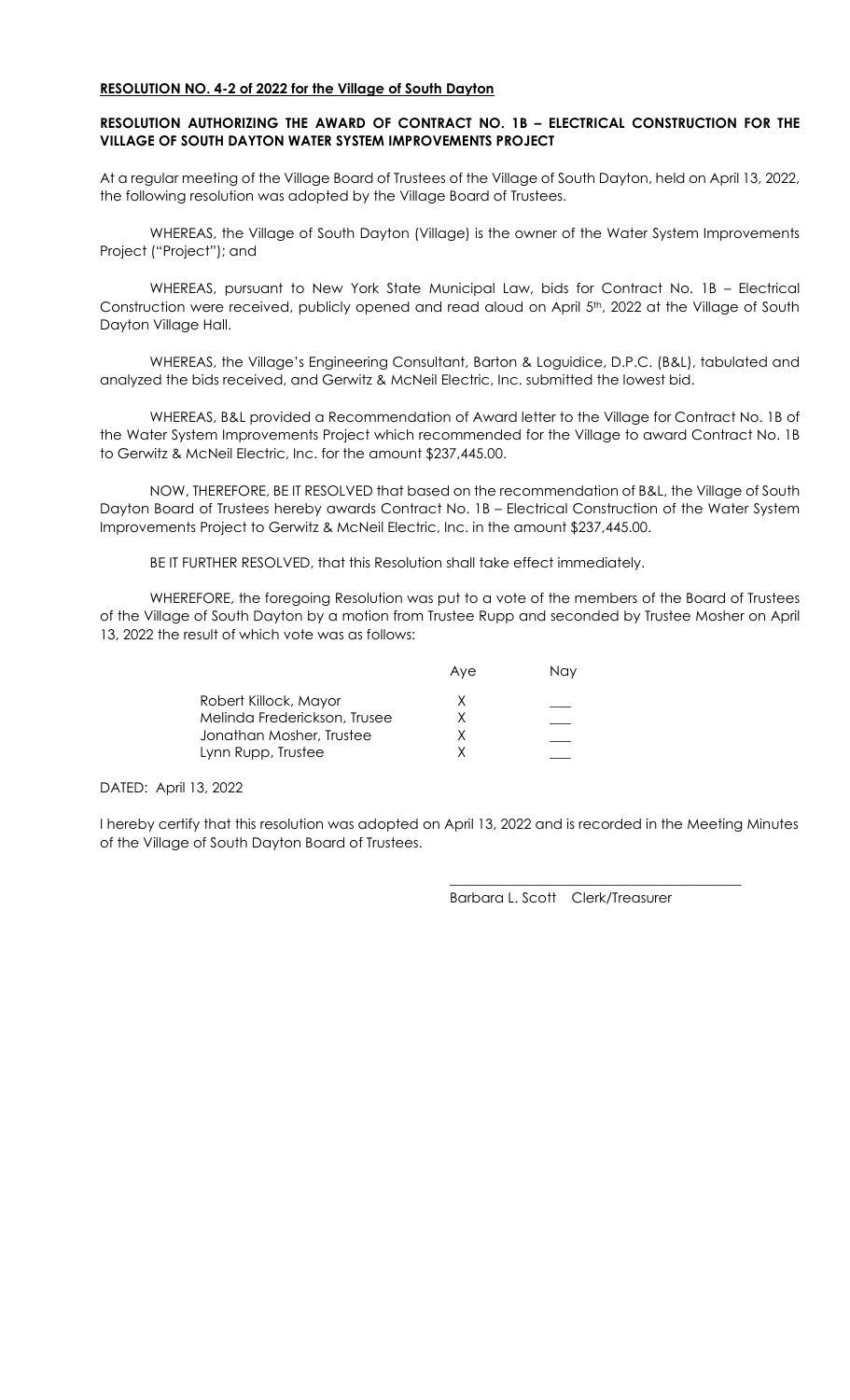### RESOLUTION NO. 4-3 of 2022 for the Village of South Dayton

# RESOLUTION AUTHORIZING THE AWARD OF CONTRACT NO. 1C – WATER TREATMENT TANK IMPROVEMENTS FOR THE WATER SYSTEM IMPROVEMENTS PROJECT

At a regular meeting of the Village Board of Trustees of the Village of South Dayton, held on April 13, 2022, the following resolution was adopted by the Village Board of Trustees.

 WHEREAS, the Village of South Dayton (Village) is the owner of the Water System Improvements Project ("Project"); and

 WHEREAS, pursuant to New York State Municipal Law, bids for Contract No. 1C – Water Treatment Tank Improvements were received, publicly opened and read aloud on April 5th, 2022 at the Village of South Dayton Village Hall.

 WHEREAS, the Village's Engineering Consultant, Barton & Loguidice, D.P.C. (B&L), tabulated and analyzed the bids received, and Procore Industrial, Inc. submitted the lowest bid.

 WHEREAS, B&L provided a Recommendation of Award letter to the Village for Contract No. 1C of the Water System Improvements Project which recommended for the Village to award Contract No. 1C to Procore Industrial Inc., for Alternate Bid No.1 in the amount of \$269,000.00.

 NOW, THEREFORE, BE IT RESOLVED that based on the recommendation of B&L, the Village of South Dayton Board of Trustees hereby awards Contract No. 1C – Water Treatment Tank Improvements Alternate Bid No. 1 of the Water System Improvements Project to Procore Industrial Inc., in the amount of \$269,000.00.

BE IT FURTHER RESOLVED, that this Resolution shall take effect immediately.

WHEREFORE, the foregoing Resolution was put to a vote of the members of the Board of Trustees of the Village of South Dayton by a motion from Trustee Mosher and seconded by Trustee Fredericksonon April 13, 2022 the result of which vote was as follows:

|                              | Ave | Nav |
|------------------------------|-----|-----|
| Robert Killock, Mayor        | X   |     |
| Melinda Frederickson, Trusee | X.  |     |
| Jonathan Mosher, Trustee     |     |     |
| Lynn Rupp, Trustee           |     |     |
|                              |     |     |

#### DATED: April 13, 2022

I hereby certify that this resolution was adopted on April 13, 2022 and is recorded in the Meeting Minutes of the Village of South Dayton Board of Trustees.

 $\frac{1}{\sqrt{2}}$  ,  $\frac{1}{\sqrt{2}}$  ,  $\frac{1}{\sqrt{2}}$  ,  $\frac{1}{\sqrt{2}}$  ,  $\frac{1}{\sqrt{2}}$  ,  $\frac{1}{\sqrt{2}}$  ,  $\frac{1}{\sqrt{2}}$  ,  $\frac{1}{\sqrt{2}}$  ,  $\frac{1}{\sqrt{2}}$  ,  $\frac{1}{\sqrt{2}}$  ,  $\frac{1}{\sqrt{2}}$  ,  $\frac{1}{\sqrt{2}}$  ,  $\frac{1}{\sqrt{2}}$  ,  $\frac{1}{\sqrt{2}}$  ,  $\frac{1}{\sqrt{2}}$ 

Barbara L. Scott Clerk/Treasurer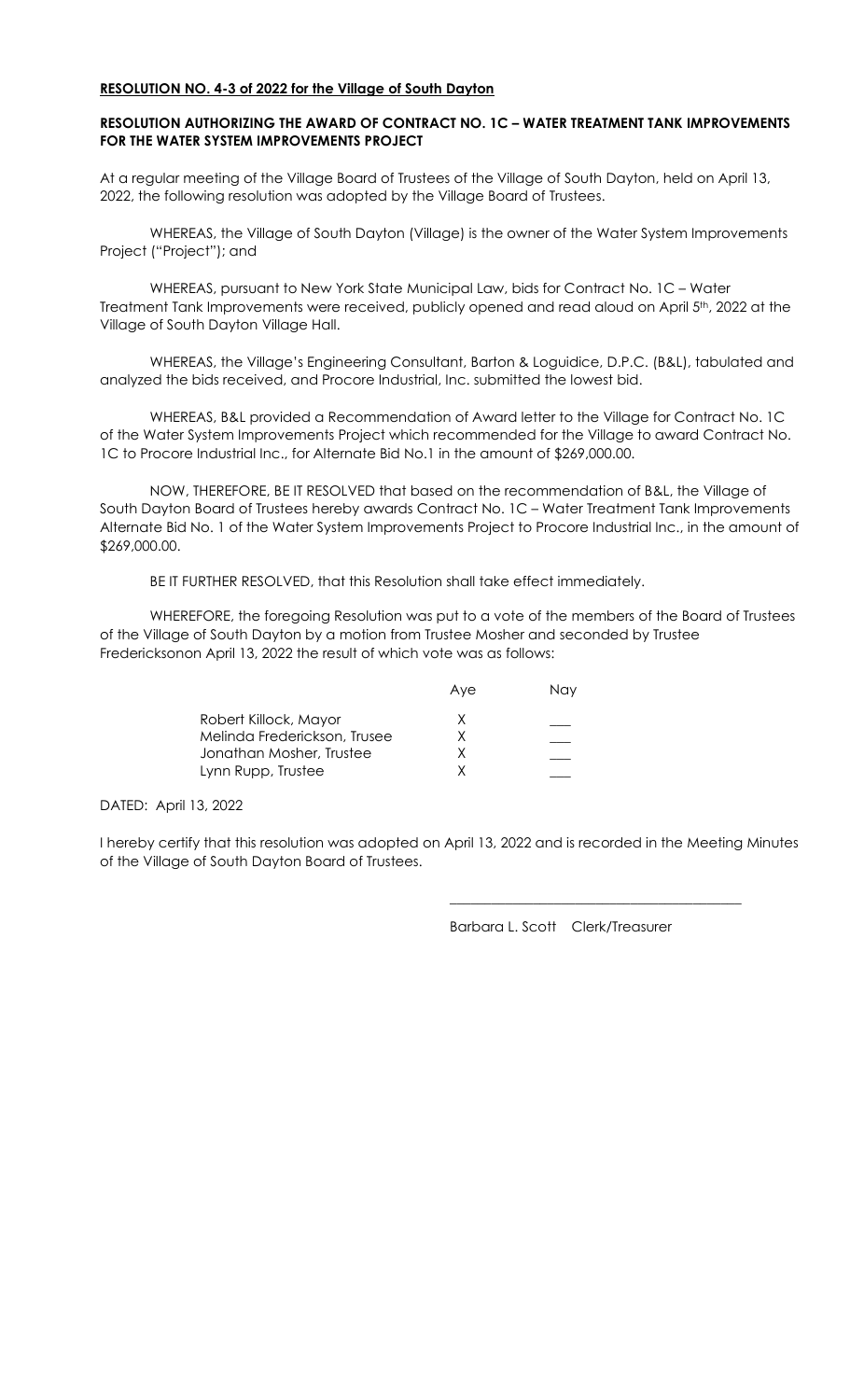## NEW BUSINESS (continued)

- The Sewer Project will be bidding soon. The Village is required to add additional disinfectant to the wastewater.
- The Village has contacted Congressman Reed about project funding through bonds that may be available.
- A tentative budget has been prepared and is ready for review. Trustee and Mayor salaries will be increased.
- Suggestion that Trustees and Mayor be paid monthly instead of semi-annually. Clerk/Treasurer Scott said that employees who are not paid bi-weekly are paid monthly, so it would make sense. Mayor Killock asked for a motion to change Trustee and Mayor pay periods. Trustee Mosher made a motion to change Trustee and Mayor pay frequency from semi-annual to monthly. Trustee Rupp seconded the motion. AYE 4. NAY 0. Carried.
- Consider 4 year terms for the Mayor and Trustees. If the Village changed the terms of elected officials, the process would be coordinated with Cattaruagus County Board of Elections, and would require several months of planning to be on the ballot for voting in March 2023.
- Obtaining pricing for a future purchase of a plow truck and sander. The Sterling may need to be replaced but we want to keep it at least one more year. May consider a plow attachment for the Ford F250.
- The balance in the Trust & Agency account (payroll account) is maintained at \$100.00. Mayor Killock would like that account to maintain a \$5,000.00 balance so funds would be in place to cover payroll in the event a bank transfer is not processed when it should be. Mayor Killock asked for a motion to transfer \$5,000.00 to the Trust & Agency Account. Trustee Frederickson made a motion to transfer \$5,000.00 to the Trust & Agency Account. Trustee Mosher seconded the motion. AYE 4. NAY 0. Carried.
- Local Law 1987-1 states the Building Code Official is a public official, but Local Law 2012-1 refers to the position as Building Code Enforcement Officer. Mayor Killock asked for a motion to contact the Village's Attorney to determine if the Local Law can be amended to refer to the position as Code Enforcement Officer and/or Building Inspector. Trustee Rupp made a motion to contact the Village's Attorney to determine if the Local Law can be amended. Trustee Frederickson seconded the motion. AYE 4. NAY 0. Carried.
- NYCOM sent notice that state gas tax will be suspended for a period, and volunteer fire departments can post fees for transport.
- The Village's AIM payment will increase next year, and there will be an increase in CHIPS funding.
- The Depot needs to secure \$1,350.00 from the community to receive a grant that will assist with the cost of electrical repairs. Mayor Killock asked for a motion that the Village donate \$340.00 to the Depot for matching funds. Trustee Mosher made a motion that the Village donate \$340.00 to the Depot. Trustee Frederickson seconded the motion. AYE 4. NAY 0. Carried.
- The list of committees and members of those committees are as follows:

| <b>Public Works</b>  |                                            |
|----------------------|--------------------------------------------|
| Oversight            | Robert Killock, Lynn Rupp, Jonathan Mosher |
| Streets/Sidewalks    | Lynn Rupp, Jonathan Mosher                 |
| Water                | Melinda Frederickson, Robert Killock       |
| Sewer/Ditch Cleaning | Jonathan Mosher, Robert Killock            |
|                      |                                            |
| Trees                |                                            |

Chairman Jonathan Mosher Committee Timothy Wilkey, Lynn Rupp

Paper Plans for Sidewalks, Ditch Cleaning, Updating Old Village Ordinance

Chairman Robert Killock

Committee Lynn Rupp, Appointee

**Audits** 

Chairman Barbara Scott

Committee Robert Killock, Sally Harris

Ethics Committee

Committee Appointee

Chairman Melinda Frederickson

Music in the Park

Chairman Melinda Frederickson Committee Karen Strickland, Robert Killock, Jonathan Mosher

# Celebrations and Beautification

Chairman Melinda Frederickson Committee Karen Strickland, Sherry Batt, Paul Batt, Rebecca Wightman

# Library Committee

Chairman Karen Strickland Committee Dane Scott, Kenneth Howard